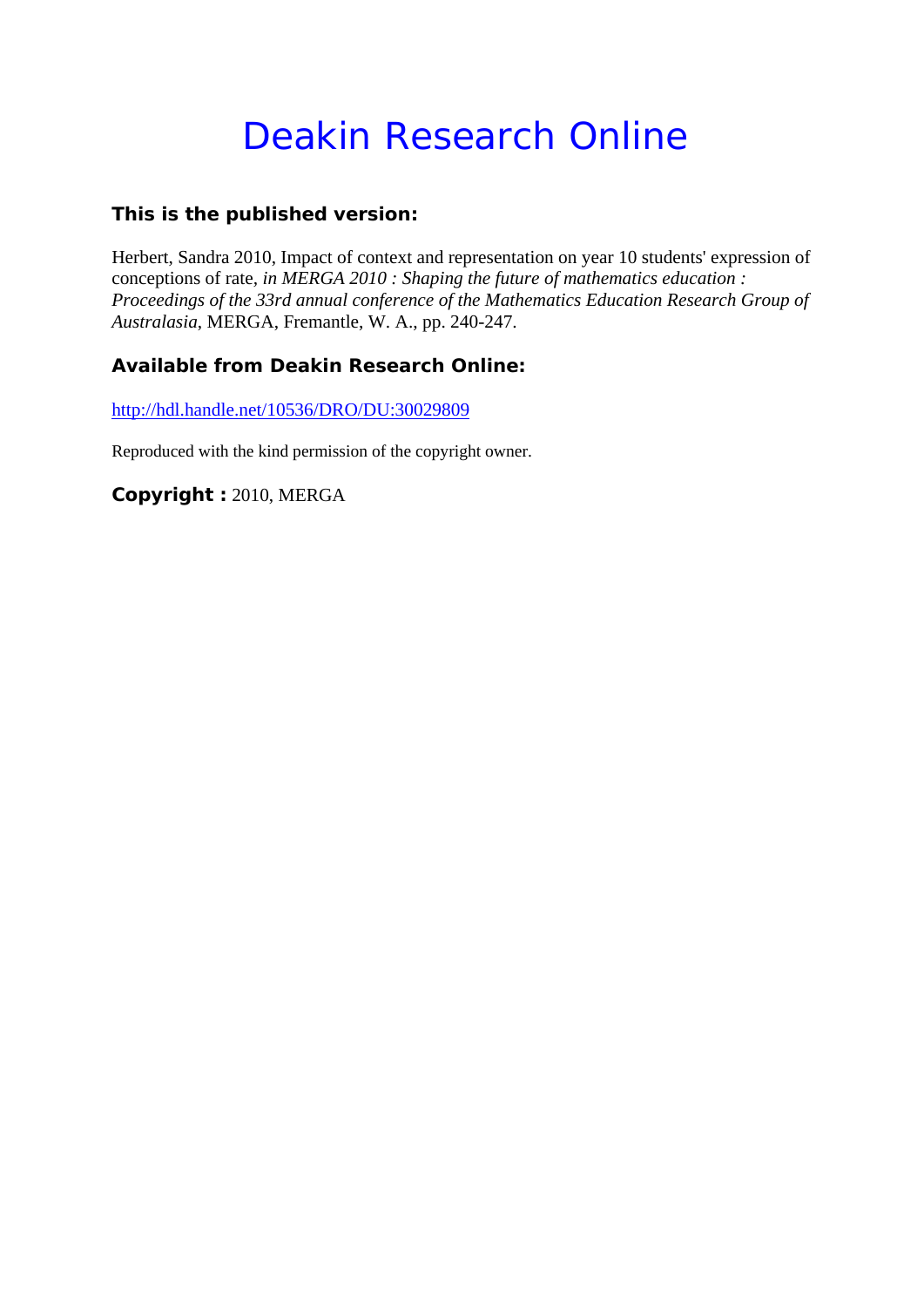# Impact of Context and Representation on Year 10 Students' Expression of Conceptions of Rate

#### Sandra Herbert *University of Ballarat* <sandra.herbert@deakin.edu.au>

Rate is an important, but difficult mathematical concept. More than twenty years of research, especially with calculus students, report difficulties with this concept. This paper reports on an alternative analysis, from the perspective of multiple representations and context, of interviews probing twenty Victorian Year 10 students' conceptions of rate. This analysis shows that multiple representations of functions provide different rate-related information for different students. Understandings of rate in one representation or context are not necessarily transferred to another representation or context.

Rate is an important mathematical concept needed for everyday numeracy and important for more advanced areas of study, such as calculus. Despite considerable research in the area it remains a troublesome concept to teach and learn. Even many calculus students have found rate particularly troublesome (Ubuz, 2007). Rate is a complex concept comprising many interwoven ideas. It expresses the change in the dependent variable resulting from a unit change in the independent variable and involves the ideas of change in a quantity; co-ordination of two quantities; and the simultaneous covariation of the quantities (Thompson, 1994). Improvement of conceptions of rate held by students who have not yet studied calculus may, in turn, also address some of the difficulties experienced by students studying calculus identified by many researchers. Functions, and hence, rate may be represented numerically, graphically and symbolically. Kaput (1999) emphasises the importance of connections between everyday experiences and these multiple representations. This study investigates the nature of these connections in two particular real world contexts.

This paper builds on Herbert and Pierce (2009) which describes the educationally critical aspects of rate (see Figure 1) resulting from the phenomenographic analysis of the interviews. These aspects provide a framework for further content analysis of the same interview data from the different perspective of context and associated multiple representations of functions resulting from the simulations.

- 1. rate as a relationship between two changing quantities.
- 2. rate as a relationship between two changing quantities which may vary.
- 3. rate as a numerical relationship between two changing quantities which may vary.
- 4. rate as a numerical relationship between any two changing quantities which may vary.

*Figure 1*. Critical aspects of rate.

This re-examination of the data is considered appropriate since Boulton-Lewis and Wilss (2007) suggest that data collected for a phenomenographic study can also be analysed in other ways to investigate other research questions, which, in conjunction with phenomenographic results, allow a fuller understanding of the data and, so, determine the impact of context and representation on Year 10 students' expression of their conceptions of rate.

L. Sparrow, B. Kissane, & C. Hurst (Eds.), *Shaping the future of mathematics education: Proceedings of the*  33rd annual conference of the Mathematics Education Research Group of Australasia. Fremantle: MERGA.

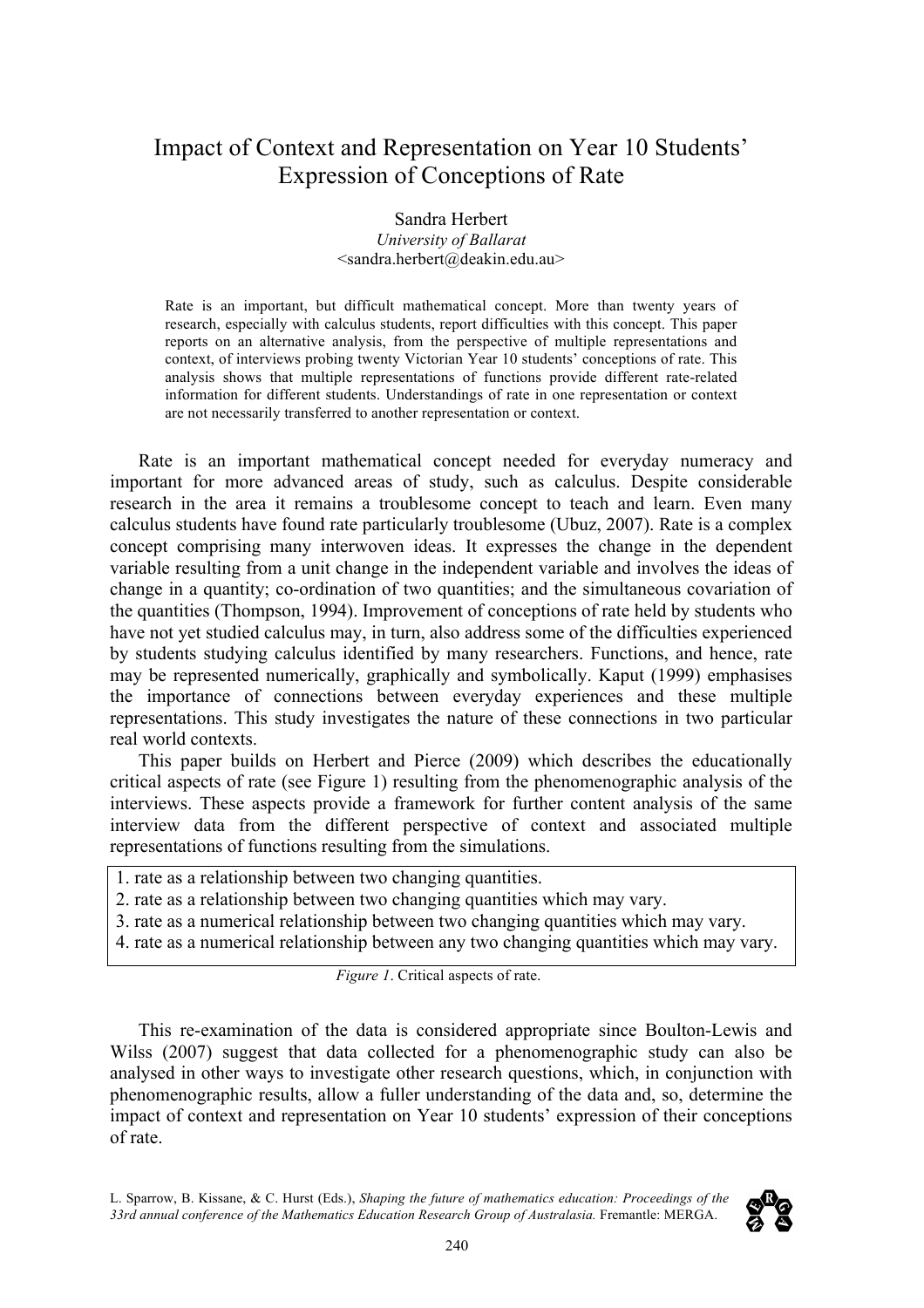#### Method

The twenty Year 10 participants, from five different Victorian secondary schools, were selected by their teachers, to represent a range of mathematical ability and a mix of gender. It was expected that these participants had previously experienced constant rate in the form of linear functions (VCAA, 2007). Two interactive computer simulations, one in *Geometer's Sketchpad* (GSP) (Key Curriculum Press, 2006) of a blind partially covering a window (see Figure 2), and the other in *JavaMathWorld* (JMW) (Mathematics Education Researchers Group, 2004) of a frog and clown walking (see Figure 3) were prepared.



*Figure 2.* Screen dump of the GSP simulation showing representations.

These two simulations provided participants with concrete examples of rate to facilitate discussion in video-recorded interviews of approximately forty-five minutes in duration. GSP and JMW were particularly well suited for this purpose as they provide easy access to numeric, graphic and symbolic representations, so participants' conceptions of rate could be explored more broadly. In particular, they were chosen to explore participants' expression of their understanding of a rate involving motion compared with a rate where time is not a variable. In the GSP simulation, the context of the blind partially covering a window (see Figure 2) facilitated discussion of the participants' understanding of constant rate, where area and height are the rate-related variables. This facilitated discussion of the participants' understanding of constant rate in a different context where distance and time are the rate-related variables. The JMW simulation involved frog and clown walking at constant speed (see Figure 3) enabling comparison of their speeds. Like GSP, the dynamic links between the numeric, graphic and symbolic representations in JMW enabled the relationship between distance and time to be explored and provided opportunities for discussion of participants'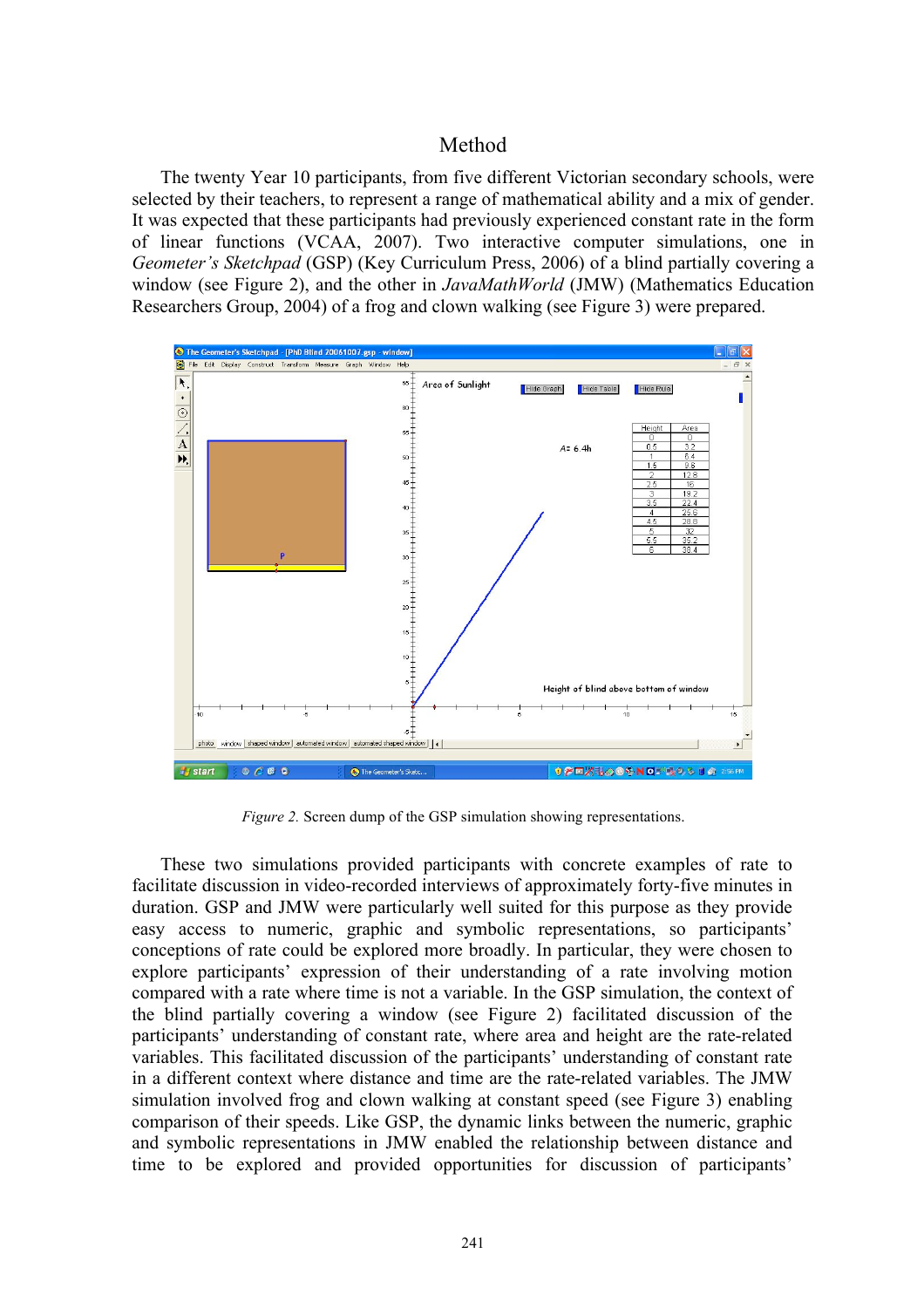understanding of constant speed in these representations. Participants were encouraged to explain their reasoning and think aloud as they were presented with different representational forms of rate: the simulation, table of values, graph and rule.

| <b>Morld</b>    |        |   |                |              |    |    |    | <b>恐 Algebra:: A</b><br>$\overline{0}$<br><b>Initial Value</b><br>$Y = 3.111$<br>$x + 0$<br>$\overline{7}$<br>$\mathbf{I}$ 0 |    |    | $\square\square$   | ďØ |       |          |
|-----------------|--------|---|----------------|--------------|----|----|----|------------------------------------------------------------------------------------------------------------------------------|----|----|--------------------|----|-------|----------|
|                 | 222    | 6 | $\overline{8}$ | $\Lambda$ 30 | 12 | 14 | 16 | 18                                                                                                                           | 20 | 22 | 24                 | 26 | 28    | 30<br>32 |
| <b>Position</b> |        |   |                |              |    |    |    |                                                                                                                              |    |    | <b>&amp; Table</b> |    |       |          |
| 32              |        |   |                |              |    |    |    |                                                                                                                              |    |    | Time               |    | A     | в        |
| 30              | metres |   |                |              |    |    |    |                                                                                                                              |    |    |                    |    |       |          |
| 28              |        |   |                |              |    |    |    |                                                                                                                              |    |    | 0.00               |    | 0.00  | 0.00     |
| 26              |        |   |                |              |    |    |    |                                                                                                                              |    |    | 1.00               |    | 3.11  | 1.00     |
| 24              |        |   |                |              |    |    |    |                                                                                                                              |    |    | 2.00               |    | 6.22  | 2.00     |
| 22              |        |   |                |              |    |    |    |                                                                                                                              |    |    | 3.00               |    | 9.33  | 3.00     |
| 20              |        |   |                |              |    |    |    |                                                                                                                              |    |    | 4.00               |    | 12.44 | 4.00     |
| 18              |        |   |                |              |    |    |    |                                                                                                                              |    |    | 5.00               |    | 15.56 | 5.00     |
| 16              |        |   |                |              |    |    |    |                                                                                                                              |    |    | 6.00               |    | 18.67 | 6.00     |
| 14              |        |   |                |              |    |    |    |                                                                                                                              |    |    | 7.00               |    | 21.78 | 7.00     |
| 12              |        |   |                |              |    |    |    |                                                                                                                              |    |    | 8.00               |    |       | 8.00     |
| 10              |        |   |                |              |    |    |    |                                                                                                                              |    |    | 9.00               |    |       | 9.00     |
| 8               |        |   |                |              |    |    |    |                                                                                                                              |    |    | 10.00              |    |       | 10.00    |
| 6               |        |   |                |              |    |    |    |                                                                                                                              |    |    |                    |    |       |          |
| 4               |        |   |                |              |    |    |    |                                                                                                                              |    |    |                    |    |       |          |
| $\overline{2}$  |        |   |                |              |    |    |    |                                                                                                                              |    |    |                    |    |       |          |
|                 |        |   |                |              |    |    |    |                                                                                                                              |    |    |                    |    |       |          |
| $-11$<br>$-2$   |        | 9 |                |              | 5  | 6  |    | 8                                                                                                                            | 9  | 10 | 11<br>seconds      |    |       |          |
| Velocity        |        |   |                |              |    |    |    |                                                                                                                              |    |    |                    |    |       |          |

*Figure 3.* Screen dump of the JMW simulation showing representations.

The content analysis began with a re-examination of the data. Each participant's responses relating to rate were coded by representation (numeric, graphic or symbolic) and context (blind or walking). All responses were examined to discern any impact of the multiple representations and contexts on individual participant's expression of their understanding of rate.

#### Results

The results are illustrated by appropriate quotations from the interview data. Excerpts were chosen for inclusion within the discussion to: exemplify influences identified in the participants' responses; clarify and justify inferences made by the researcher; and demonstrate the detail of the data. The following sections present a comparison of responses between different representations and contexts demonstrating the relative influence of representations and contexts in participants' expression of their thinking about rate.

#### *Comparison of Participants' Responses to Numeric Representations*

The numeric representation in the GSP context (see Figure 2) provided rate-related information to most participants (13). This is illustrated by the responses given to the question "What does the table tell you about the rate that the area of the sunlight is changing?". Eleven participants could see the pattern in the columns of the table and use it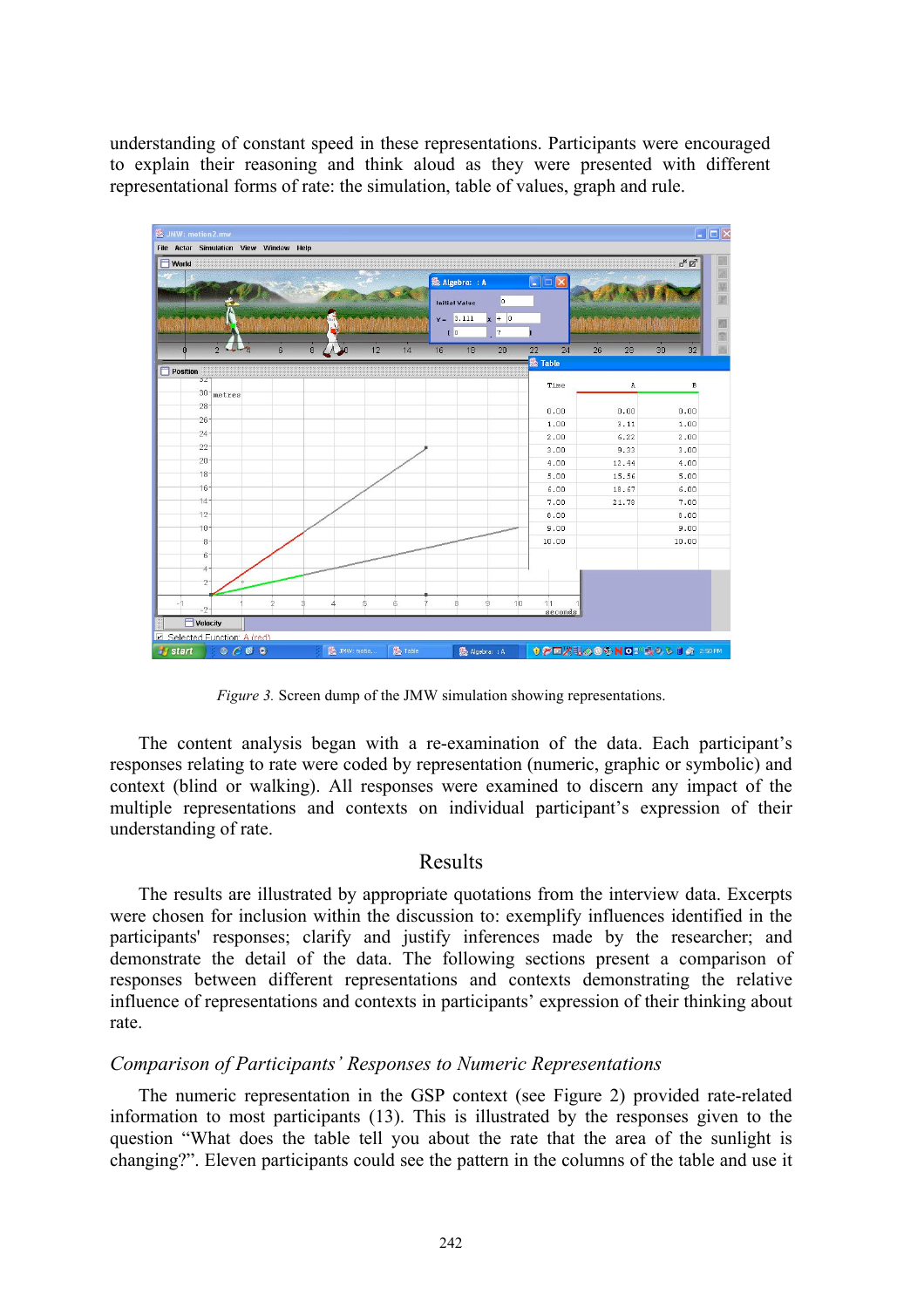to express the numeric relationship between the variables, for example: "Well, yeah, three point two, there's a difference between um, [pause] so for every half a metre you get three point two extra" (I15). Whilst two participants provided a qualitative description, for example: "The more height, the more area of sunlight. It's just going up at a steady rate" (I9). Six participants were unable to give a rate-related response, focusing instead on only one variable, for example: "It's always like 3.2, it's always adding 3.2 the area [pause] like 6.4 plus 3. [pause] as a guess. I don't know. What I'm looking at, it's from 6.4 to 9.6 its grown 3.2 [pause] in that sort of pattern, mainly" (I2). Three other participants made other responses indicating their lack of awareness of any relationship between the variables of height and area. "It [table] tells you the different heights and the different area of sunlight"(I1).

The numeric representation in the JMW context (see Figure 3) provided rate-related information to all participants. Every participant could express some understanding of the relationship between distance and time. Most participants (14) could even use the information in the table to calculate a numeric rate. This is seen in their responses to the question "What does the table tell you about the rate that the frog and clown are walking?", for example: "The red one [clown] is walking faster. He's [clown] going 3.1 metres in 1 minute. He's [frog] only going 1 metre in 1 minute" (I1). Other participants expressed other interesting aspects of their quantitative understanding of rate in the JMW context. These responses indicate the perceptual nature of participants' understanding of speed influences their discussion of the relationship between the variables of distance and time, for example: "I can see the clown is walking faster. If you look at the time column at 7 time and look at A. He has covered more distance than B. [I chose 7] because that's when [clown stopped] I could choose any number before seven because they would still be walking at the same time, I am comparing that with the same time" (I2). Only two participants were unable to give a quantitative description of rate, for example: "Both of them are increasing. I would need distance and that's the time" (I4).

#### *Comparison of Participants' Responses to Graphic Representations*

In the GSP context the graphic representation provided some information about rate for about half (9) of the participants. This is illustrated by the following quotes, in response to the question, "What does the graph tell you about the rate?". Four participants could read approximate values from the graph and give a quantitative relationship between the variables, for example: "Well after it every 5 it's going up roughly, I'd roughly say 30, yeah sorry about 32 and the area of sunlights going up is about 32 [every] 5 metres" (I21). Two participants were aware of the two variables, area and height, involved in the rate, and responded with a description of the relationship between the variables in qualitative terms, for example: "That when the height of the blind, [from] the bottom of the window goes up, the area of sunlight increases" (I15). Six participants expressed their understanding of rate in terms of the shape of the graph, for example: "Just that like it's always, I dunno, that it's in a straight line, it means that [rate] is always going to be, like the same" (I5). The graph provided little or no information about rate for more than half (11 out of 20) of the participants. Seven participants demonstrated a lack of awareness of the relationship between the variables involved in the rate and the actual rate, for example: "Um, that the height is 7" (I1). Four participants were aware of the two variables involved in the rate and could read values off the graph, but not see what these values had to with the rate, for example:

I12: Ah, the area of sunlight is 40 and the height of the blind above the bottom of the window is 6.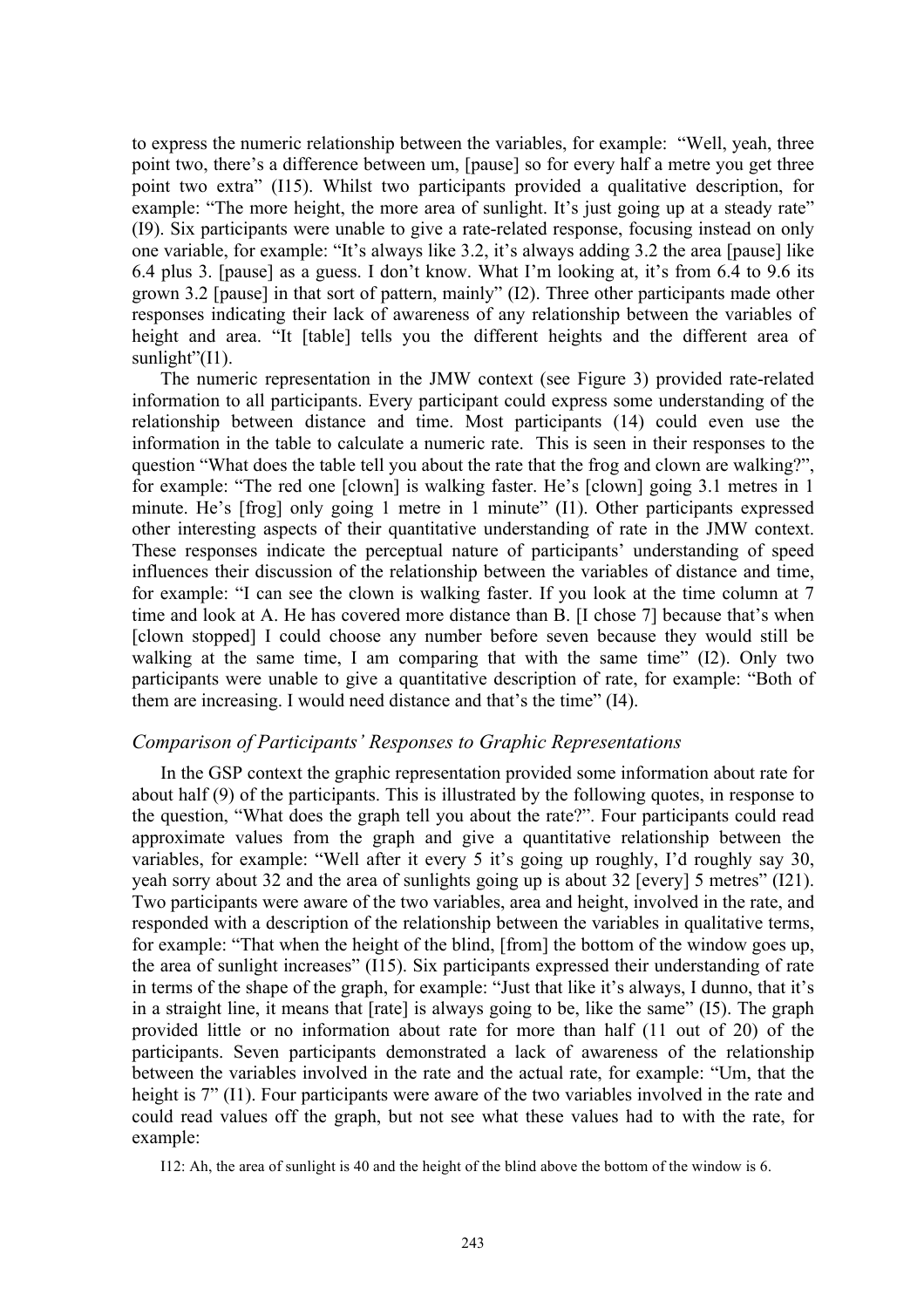R: What does that tell you about the rate? I12: I'm not sure. Would it be the rate increasing?

In the JMW context, the graphic representation context provided some rate-related information to every participant. Five participants could read values off the graph and express them as the numeric rate, for example: "Well he [clown] goes 3 metres per second. Divide 22 by 7. [For the frog] just divide the 10, this number here which is just 10, wait that'd be 1 yeah, yep it'd [speed of frog] be 1" (I13). Five participants demonstrated awareness that the relationship in constant rate is the same regardless of which points a chosen from the graph, for example: "Well a total of 10 metres, that was the maximum, you can really use any point" (I17). Points on the graph were used to give values needed to quantify rate and there was less emphasis on the shape of the graph. Only three participants commented on the connection between the shape of the graph and rate, for example: "The rate stays pretty much the same because the lines don't have any curves in them, they are nice and straight" (I11). Almost all (15) participants attempted to quantify rate as a numerical relationship between the variables of distance and time, for example: "It takes him [frog] 2 metres, 2 seconds to do 2 metres where it takes the clown roughly to do 2 it takes him 6" (I21). Only one participant's description of rate was limited to merely qualitative terms, for example: "It looks like the clown is walking faster Um, because he's covered more metres" (I18).

Some confusion between rate, distance and time is illustrated by the following exchanges. It seems that these two participants have some understanding of the concept of rate, but do not connect it to the word 'rate' in this context. The following two exchanges illustrate this confusion.

R: Can you tell me anything more about the rate the frog and the clown are walking?

I10: The frog is walking about 2 metres per 2 seconds and the clown's walking 6 metres for 2 seconds.

R: Anything else you can tell me about the rate that they're walking?

I10: Frog walked for longer. Clown walked more seconds.

I1: Well, he[clown] walks 22 metres in 7 seconds and then he [frog] only makes 7 metres in 7 seconds

R: So who's walking faster?

I1: That one, the red one.

R: What rate is he walking do you think?

I1: I don't know.

Two participants referred to rate as the result of a formula calculation possibly remembered from science education, for example: "There's a formula for that [pause] yes we did that in science. We have done velocity and that. We have got time and distance, so we have got velocity, distance and time, so 22 metres divided by 7 is [pause] he's (clown) going at 3.14 metres per second. For the frog, I don't know if that would make a difference, I will do it up to 7 [pause] it's doing 1 metre per second. You would get those measurements, of course, and divide the distance by the time" (I4).

#### *Comparison of Participants' Responses to Symbolic Representations*

In the GSP context, the participants expressed almost no rate-related comments in response to the question, "what does the rule tell you about the rate?", for example: "That might even be [pause] to be quite honest, I have no idea" (I22). Other participants responded to this same question by translating the symbolic representation into words. Two participants went further by describing the process of substitution of values for height into the rule to calculate the corresponding values of area. These participants did not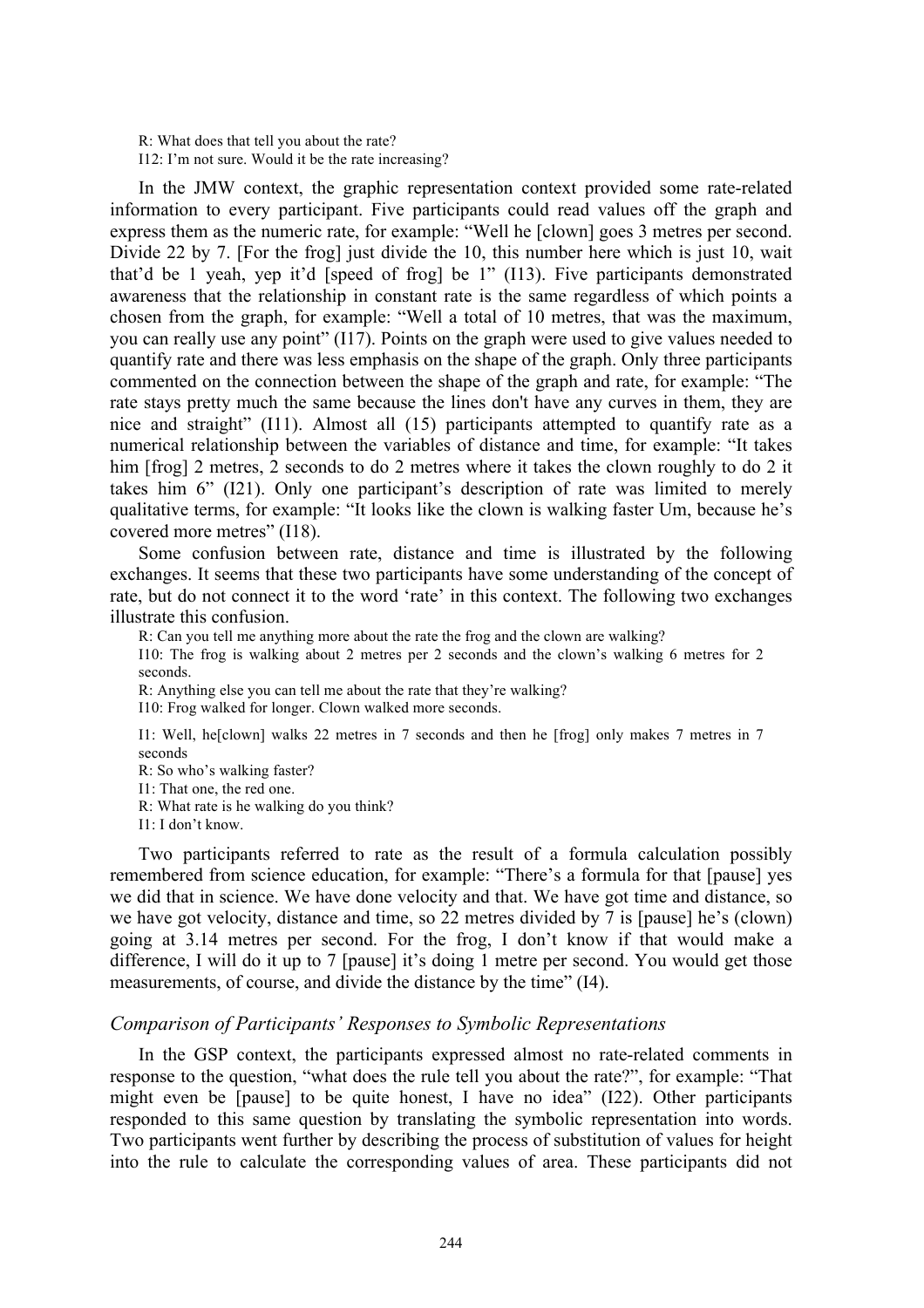isolate the rate from the symbolic representation. Possibly they were trying to tell the researcher as much as they could about the symbolic representation and did not restrict their discussion to rate, for example: "Um, the, for every area of sunlight It's six point four of the H, so for example one point five the height from the bottom times it six point four and gives how much area of sunlight area there is. I don't know it's [the rule] just kind of representing that, every time you lift it up you find the area of the thing, of sunlight increases by six point four times the height, so it's just a matter of the mathematical formula at the end of how to work out how to do that" (I6). Other responses demonstrated confusion between rate and the changes in the variables, for example: "That the rate of them the height rate is [pause] gets higher as the area of sunlight does" (I5).

In the JMW context, the symbolic representation did provide some rate-related information to most participants. Seven participants could correctly identify the walker from the symbolic representation suggesting that they could connect the rate of the walker with the symbolic representation, for example when responding to the question "This is the rule for one of my walkers, who is it for, the frog or the clown?", for example: "It would be the clown, the clown's rule because the frog is nice and easy to work out. He's just 1. He's [clown] got roughly 3 here, so 3.1 fits in nicely" (I11). It is difficult to discern what raterelated information participants gained from the rule as the rate had not been varied from the questions relating to the table and the graph, for example:

 $I18:$  The clown. R: How can you tell? I18: Um, I remembered that.

When a different question was asked "What do you think the rule might be for the clown?" two participants were able to describe the symbolic representation from the previously known rate, for example: "Well if it was around three units per metre, if it was the clown it would be M for metres equals three F, I'm not really sure" (I19).

Seven participant's choice of response to the question "This is the rule for one of my walkers, who is it for, the frog or the clown?" demonstrated little rate-related reasoning, for example: "I guess the clown" (I2). The following quote demonstrates that this participant was seeking a formula to use to determine their choice of matching a walker to the given symbolic representation. "Clown, because when I worked it out before it is going up by 3.1 and the frog is, it's quite [pause], I dunno, straight forward. Well for the time, well we can always put distance over time. I can't remember it. I don't know if this is going to work. I can't really remember it but, I'm trying to remember a rule with a particular formula and you need the gradient. Maybe I just, I don't know" (I17).

#### Discussion

Analysis of data showed that many participants could obtain information about constant rate from the numeric representation. The graphic representation was often used to determine co-ordinate points along the line to calculate constant rate. Only one participant referred to the gradient of the line and its relationship to rate. Whilst many of the participants were able to communicate ideas about rate in the form of tables and graphs, no participant linked the symbolic representation to rate in the GSP context. It is surprising that no participant expressed the connection of the symbolic representation to gradient, hence rate, as it was expected that their prior experience with the symbolic representation of linear functions (for example see Bull et al., 2004) would have emphasised the meaning of the co-efficient of the variable as gradient. However, in the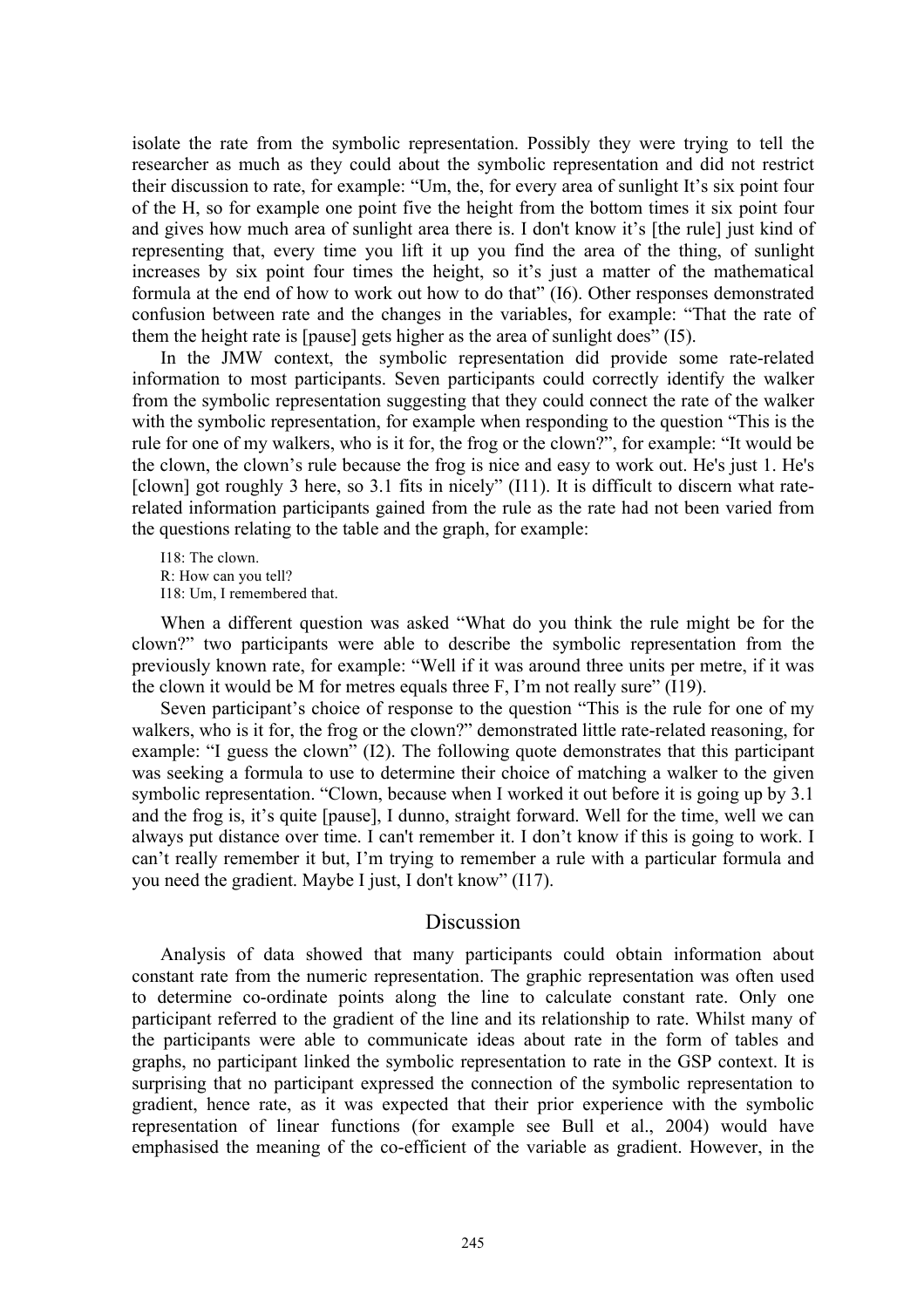JMW context, four participants expressed some connection of the symbolic representation with rate, possibly because of the understanding of speed participants brought to their discussions of rate. These findings indicate that the participants did not move seamlessly between representations and that understandings demonstrated in one representation do not necessarily transfer to other representations. This is consistent with Amit and Fried's (2005) report that questions whether the potential of multiple representations, to enhance students' understanding of functions, is realised in the classroom. It appears that the participants of this study do not transfer their understanding of rate demonstrated in tables and graphs to the corresponding symbolic representation.

Stronger understandings of rate demonstrated in the JMW context were not evident in the GSP context. The GSP context preceded the JMW context for all participants as required by phenomenographic interviewing requirements, so it is possible that this influenced some participants' responses to questions relating to the JMW context. However, this is considered unlikely because the participants were not considered to be gifted mathematically, so it is doubtful that they could have learnt something new so quickly. Even the weakest participants demonstrated better understanding of rate in the JMW context than in the GSP context. These findings indicate that understanding of rate in a JMW context is much stronger than in the GSP context. This is more than would have been expected if understanding developed the GSP context had any effect on the understanding in the JMW context. This suggests that speed is better understood as a rate expressing a numeric relationship between distance and time, than the relationship between area and height in the GSP context. Findings of this study indicate that whilst rate appears to be quite well understood in the context of walking, this understanding does not automatically transfer to the blind context. So, specific instruction connecting rate in a motion context to other rates would be necessary to capitalise on the understanding of rate in a motion context, which many participants seemed to bring from their prior experiences in science classrooms, or experiences outside of the classroom. Alternatively, initial treatment of rate emphasising the covariational approach suggested by Carlson et al. (2002), and utilising speed, density and other rates as examples, rather than substitutions in formulae, may support the development of rate as a numeric relationship. Although the researcher's questions used the word 'rate', some participants spontaneously used the word 'speed' when discussing rate in the JMW context, so for these participants, rate, in this context, seems to be synonymous with speed. So this may be an example the difficulties associated with rate having a label in natural language suggested by Lamon (1999). It appears that speed may be seen as a single entity with little emphasis on the covariance of the variables of distance and time.

Whilst the selection of the participants was intended to result in capturing a wide diversity of conceptions, limiting factors may have been the teachers' selection of the participants from their school; the inarticulate responses given by many participants; or their lack of appropriate vocabulary with which to discuss rate.

#### Conclusions

This study shows that multiple representations of functions provide different raterelated information for different students and understandings of rate in one representation or context are not necessarily transferred to other representations. Results indicate that speed as a phenomenon is quite well understood by these participants, but this understanding was not necessarily helpful in understanding rate in a context not involving speed. In addition, results indicate that numeric and graphic representations support the